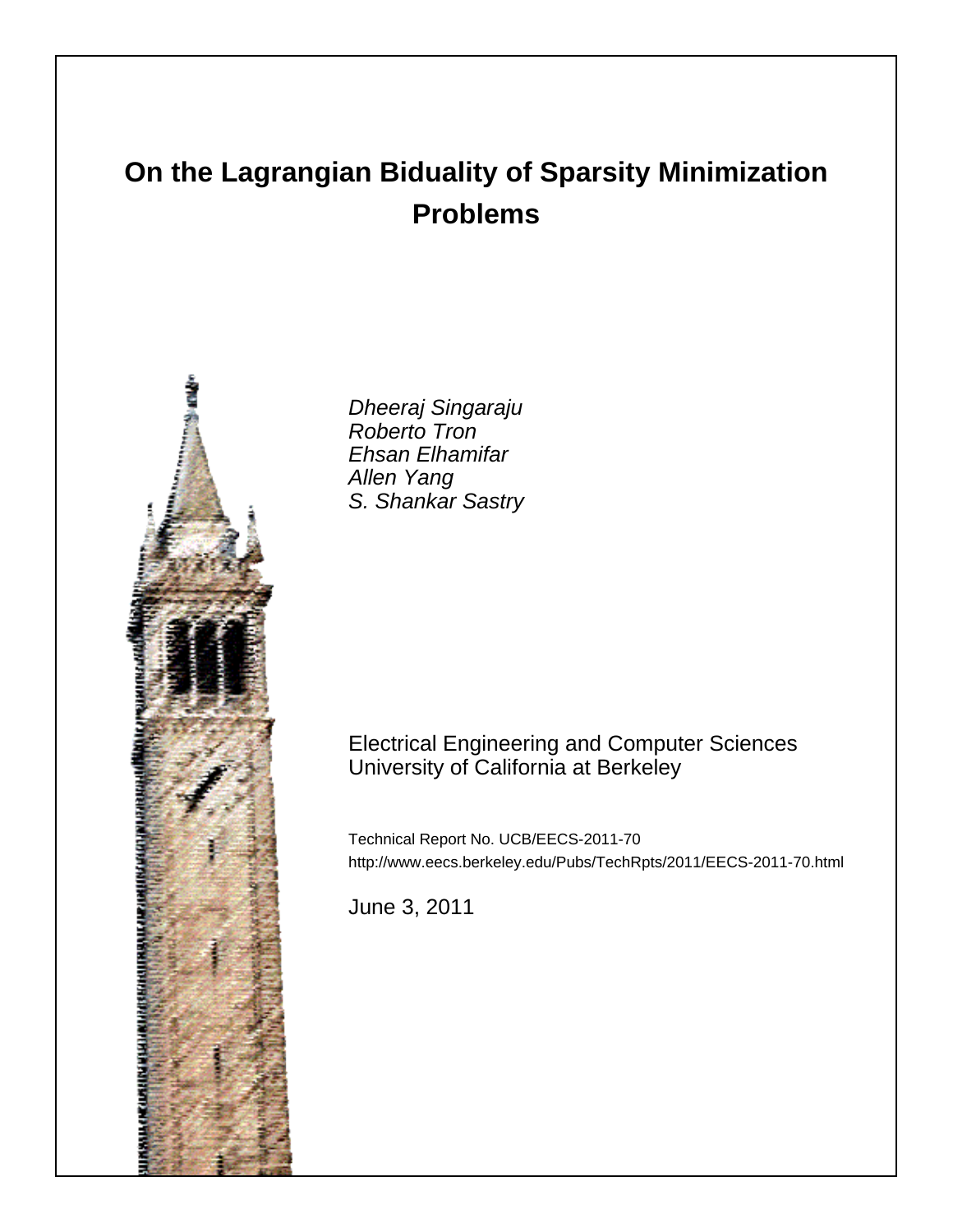|                                                                                                                                                                                                                                                                                                                                                                                                                                                                                                                                                                                                                                                                                                                                                                                                                                                                    | Form Approved<br>OMB No. 0704-0188                                                                                                                                                                                                                                                                                                                                                                                                                                                                                                                                                                                                                                                                                                                                                                                                                                                                                                                                                                                                                                                             |                              |                                                   |                         |                                                    |  |  |
|--------------------------------------------------------------------------------------------------------------------------------------------------------------------------------------------------------------------------------------------------------------------------------------------------------------------------------------------------------------------------------------------------------------------------------------------------------------------------------------------------------------------------------------------------------------------------------------------------------------------------------------------------------------------------------------------------------------------------------------------------------------------------------------------------------------------------------------------------------------------|------------------------------------------------------------------------------------------------------------------------------------------------------------------------------------------------------------------------------------------------------------------------------------------------------------------------------------------------------------------------------------------------------------------------------------------------------------------------------------------------------------------------------------------------------------------------------------------------------------------------------------------------------------------------------------------------------------------------------------------------------------------------------------------------------------------------------------------------------------------------------------------------------------------------------------------------------------------------------------------------------------------------------------------------------------------------------------------------|------------------------------|---------------------------------------------------|-------------------------|----------------------------------------------------|--|--|
| Public reporting burden for the collection of information is estimated to average 1 hour per response, including the time for reviewing instructions, searching existing data sources, gathering and<br>maintaining the data needed, and completing and reviewing the collection of information. Send comments regarding this burden estimate or any other aspect of this collection of information,<br>including suggestions for reducing this burden, to Washington Headquarters Services, Directorate for Information Operations and Reports, 1215 Jefferson Davis Highway, Suite 1204, Arlington<br>VA 22202-4302. Respondents should be aware that notwithstanding any other provision of law, no person shall be subject to a penalty for failing to comply with a collection of information if it<br>does not display a currently valid OMB control number. |                                                                                                                                                                                                                                                                                                                                                                                                                                                                                                                                                                                                                                                                                                                                                                                                                                                                                                                                                                                                                                                                                                |                              |                                                   |                         |                                                    |  |  |
| 1. REPORT DATE<br>03 JUN 2011                                                                                                                                                                                                                                                                                                                                                                                                                                                                                                                                                                                                                                                                                                                                                                                                                                      |                                                                                                                                                                                                                                                                                                                                                                                                                                                                                                                                                                                                                                                                                                                                                                                                                                                                                                                                                                                                                                                                                                | 2. REPORT TYPE               |                                                   | <b>3. DATES COVERED</b> | 00-00-2011 to 00-00-2011                           |  |  |
| <b>4. TITLE AND SUBTITLE</b>                                                                                                                                                                                                                                                                                                                                                                                                                                                                                                                                                                                                                                                                                                                                                                                                                                       |                                                                                                                                                                                                                                                                                                                                                                                                                                                                                                                                                                                                                                                                                                                                                                                                                                                                                                                                                                                                                                                                                                |                              | 5a. CONTRACT NUMBER                               |                         |                                                    |  |  |
|                                                                                                                                                                                                                                                                                                                                                                                                                                                                                                                                                                                                                                                                                                                                                                                                                                                                    | On the Lagrangian Biduality of Sparsity Minimization Problems                                                                                                                                                                                                                                                                                                                                                                                                                                                                                                                                                                                                                                                                                                                                                                                                                                                                                                                                                                                                                                  |                              | <b>5b. GRANT NUMBER</b>                           |                         |                                                    |  |  |
|                                                                                                                                                                                                                                                                                                                                                                                                                                                                                                                                                                                                                                                                                                                                                                                                                                                                    |                                                                                                                                                                                                                                                                                                                                                                                                                                                                                                                                                                                                                                                                                                                                                                                                                                                                                                                                                                                                                                                                                                |                              | 5c. PROGRAM ELEMENT NUMBER                        |                         |                                                    |  |  |
| 6. AUTHOR(S)                                                                                                                                                                                                                                                                                                                                                                                                                                                                                                                                                                                                                                                                                                                                                                                                                                                       |                                                                                                                                                                                                                                                                                                                                                                                                                                                                                                                                                                                                                                                                                                                                                                                                                                                                                                                                                                                                                                                                                                |                              |                                                   |                         | 5d. PROJECT NUMBER                                 |  |  |
|                                                                                                                                                                                                                                                                                                                                                                                                                                                                                                                                                                                                                                                                                                                                                                                                                                                                    |                                                                                                                                                                                                                                                                                                                                                                                                                                                                                                                                                                                                                                                                                                                                                                                                                                                                                                                                                                                                                                                                                                |                              |                                                   |                         | 5e. TASK NUMBER                                    |  |  |
|                                                                                                                                                                                                                                                                                                                                                                                                                                                                                                                                                                                                                                                                                                                                                                                                                                                                    |                                                                                                                                                                                                                                                                                                                                                                                                                                                                                                                                                                                                                                                                                                                                                                                                                                                                                                                                                                                                                                                                                                |                              |                                                   |                         | 5f. WORK UNIT NUMBER                               |  |  |
| 7. PERFORMING ORGANIZATION NAME(S) AND ADDRESS(ES)<br>University of California, Berkely, Electrical Engineering and Computer<br>Sciences, Berkeley, CA, 94720                                                                                                                                                                                                                                                                                                                                                                                                                                                                                                                                                                                                                                                                                                      |                                                                                                                                                                                                                                                                                                                                                                                                                                                                                                                                                                                                                                                                                                                                                                                                                                                                                                                                                                                                                                                                                                |                              |                                                   |                         | 8. PERFORMING ORGANIZATION<br><b>REPORT NUMBER</b> |  |  |
|                                                                                                                                                                                                                                                                                                                                                                                                                                                                                                                                                                                                                                                                                                                                                                                                                                                                    | 9. SPONSORING/MONITORING AGENCY NAME(S) AND ADDRESS(ES)                                                                                                                                                                                                                                                                                                                                                                                                                                                                                                                                                                                                                                                                                                                                                                                                                                                                                                                                                                                                                                        |                              | 10. SPONSOR/MONITOR'S ACRONYM(S)                  |                         |                                                    |  |  |
|                                                                                                                                                                                                                                                                                                                                                                                                                                                                                                                                                                                                                                                                                                                                                                                                                                                                    |                                                                                                                                                                                                                                                                                                                                                                                                                                                                                                                                                                                                                                                                                                                                                                                                                                                                                                                                                                                                                                                                                                |                              | 11. SPONSOR/MONITOR'S REPORT<br>NUMBER(S)         |                         |                                                    |  |  |
| 12. DISTRIBUTION/AVAILABILITY STATEMENT<br>Approved for public release; distribution unlimited                                                                                                                                                                                                                                                                                                                                                                                                                                                                                                                                                                                                                                                                                                                                                                     |                                                                                                                                                                                                                                                                                                                                                                                                                                                                                                                                                                                                                                                                                                                                                                                                                                                                                                                                                                                                                                                                                                |                              |                                                   |                         |                                                    |  |  |
| 13. SUPPLEMENTARY NOTES                                                                                                                                                                                                                                                                                                                                                                                                                                                                                                                                                                                                                                                                                                                                                                                                                                            |                                                                                                                                                                                                                                                                                                                                                                                                                                                                                                                                                                                                                                                                                                                                                                                                                                                                                                                                                                                                                                                                                                |                              |                                                   |                         |                                                    |  |  |
| 14. ABSTRACT                                                                                                                                                                                                                                                                                                                                                                                                                                                                                                                                                                                                                                                                                                                                                                                                                                                       | Recent results in Compressive Sensing have shown that, under certain conditions the solution to an<br>underdetermined system of linear equations with sparsity-based regularization can be accurately<br>recovered by solving convex relaxations of the original problem. In this work, we present a novel<br>primal-dual analysis on a class of sparsity minimization problems. We show that the Lagrangian bidual<br>(i.e. the Lagrangian dual of the Lagrangian dual) of the sparsity minimization problems can be used to<br>derive interesting convex relaxations: the bidual of the '0- minimization problem is the '1-minimization<br>problem; and the bidual of the '0;1- minimization problem for enforcing group sparsity on structured data<br>is the '1;1- minimization problem. The analysis provides a means to compute per-instance non-trivial lower<br>bounds on the (group) sparsity of the desired solutions. In a realworld application, the bidual relaxation<br>improves the performance of a sparsitybased classification framework applied to robust face recognition. |                              |                                                   |                         |                                                    |  |  |
| <b>15. SUBJECT TERMS</b>                                                                                                                                                                                                                                                                                                                                                                                                                                                                                                                                                                                                                                                                                                                                                                                                                                           |                                                                                                                                                                                                                                                                                                                                                                                                                                                                                                                                                                                                                                                                                                                                                                                                                                                                                                                                                                                                                                                                                                |                              |                                                   |                         |                                                    |  |  |
| 16. SECURITY CLASSIFICATION OF:                                                                                                                                                                                                                                                                                                                                                                                                                                                                                                                                                                                                                                                                                                                                                                                                                                    | 17. LIMITATION OF                                                                                                                                                                                                                                                                                                                                                                                                                                                                                                                                                                                                                                                                                                                                                                                                                                                                                                                                                                                                                                                                              | 18. NUMBER                   | 19a. NAME OF                                      |                         |                                                    |  |  |
| a. REPORT<br>unclassified                                                                                                                                                                                                                                                                                                                                                                                                                                                                                                                                                                                                                                                                                                                                                                                                                                          | b. ABSTRACT<br>unclassified                                                                                                                                                                                                                                                                                                                                                                                                                                                                                                                                                                                                                                                                                                                                                                                                                                                                                                                                                                                                                                                                    | c. THIS PAGE<br>unclassified | <b>ABSTRACT</b><br>Same as<br><b>Report (SAR)</b> | OF PAGES<br>12          | <b>RESPONSIBLE PERSON</b>                          |  |  |

**Standard Form 298 (Rev. 8-98)**<br>Prescribed by ANSI Std Z39-18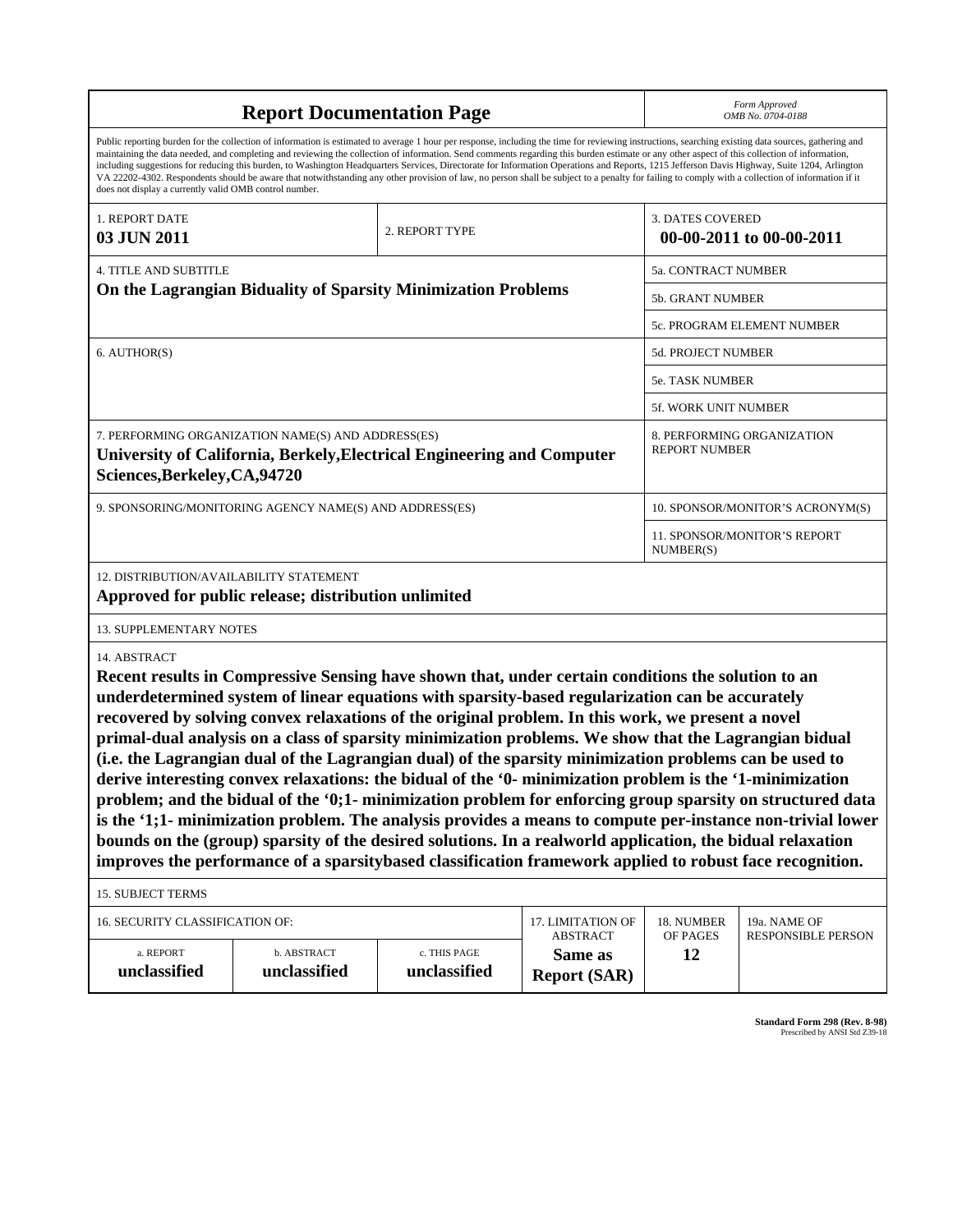Copyright © 2011, by the author(s). All rights reserved.

Permission to make digital or hard copies of all or part of this work for personal or classroom use is granted without fee provided that copies are not made or distributed for profit or commercial advantage and that copies bear this notice and the full citation on the first page. To copy otherwise, to republish, to post on servers or to redistribute to lists, requires prior specific permission.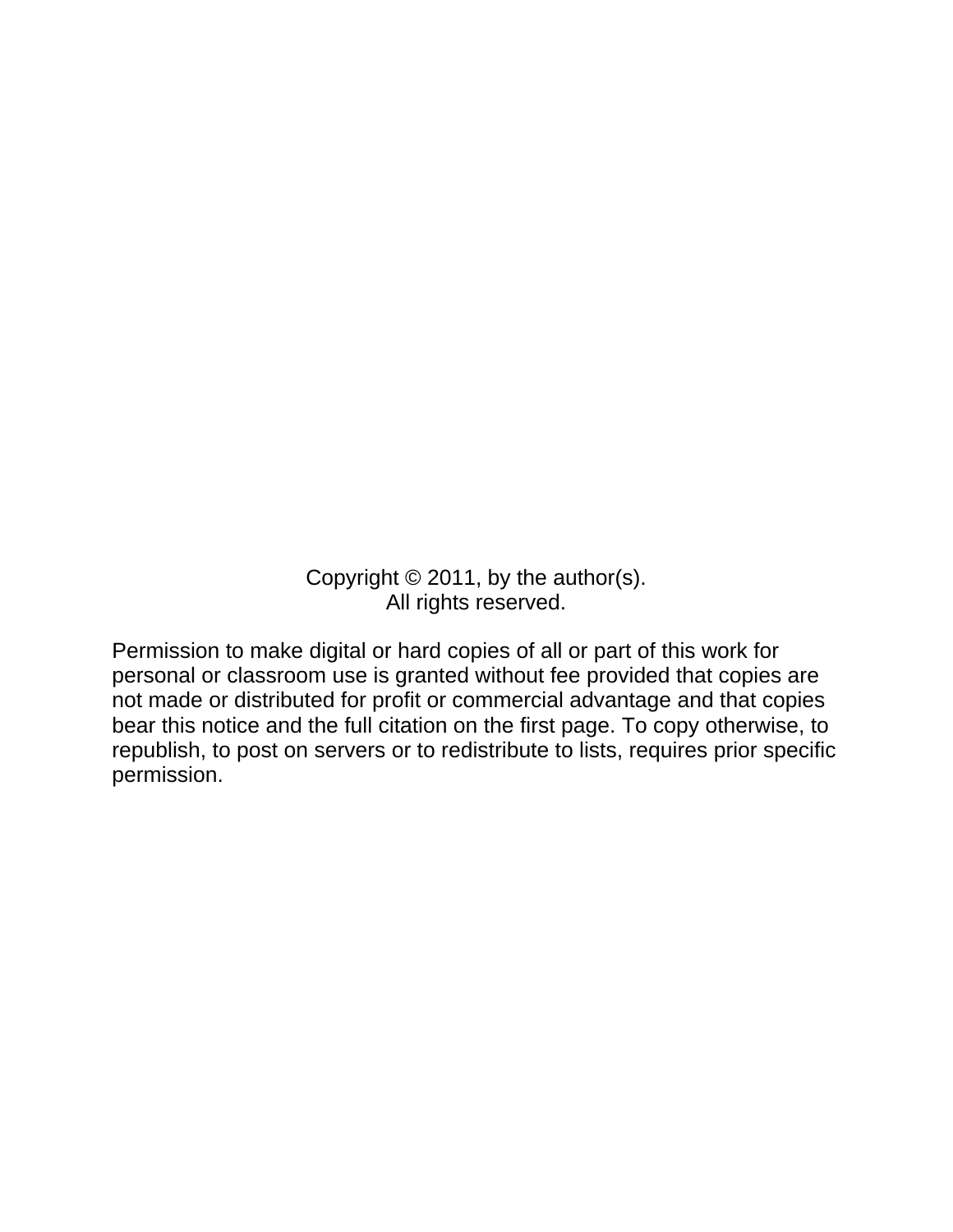# On the Lagrangian Biduality of Sparsity Minimization Problems

Dheeraj Singaraju, Allen Y. Yang, and S. Shankar Sastry<sup>∗</sup> Department of EECS University of California, Berkeley Berkeley, CA 94720 {dheeraj,yang,sastry}@eecs.berkeley.edu

Ehsan Elhamifar and Roberto Tron

Center for Imaging Science Johns Hopkins University Baltimore, MD 21218 {ehsan,tron}@cis.jhu.edu

#### Abstract

Recent results in Compressive Sensing have shown that, under certain conditions, the solution to an underdetermined system of linear equations with sparsity-based regularization can be accurately recovered by solving convex relaxations of the original problem. In this work, we present a novel primal-dual analysis on a class of sparsity minimization problems. We show that the Lagrangian bidual (i.e., the Lagrangian dual of the Lagrangian dual) of the sparsity minimization problems can be used to derive interesting convex relaxations: the bidual of the  $\ell_0$ minimization problem is the  $\ell_1$ -minimization problem; and the bidual of the  $\ell_{0,1}$ minimization problem for enforcing group sparsity on structured data is the  $\ell_{1,\infty}$ minimization problem. The analysis provides a means to compute per-instance non-trivial lower bounds on the (group) sparsity of the desired solutions. In a realworld application, the bidual relaxation improves the performance of a sparsitybased classification framework applied to robust face recognition.

### 1 Introduction

The last decade has seen a renewed interest in the problem of solving an underdetermined system of equations  $Ax = b$ ,  $A \in \mathbb{R}^{m \times n}$ ,  $b \in \mathbb{R}^m$ , where  $m \ll n$ , by regularizing its solution to be sparse, i.e., having very few non-zero entries. Specifically, if one aims to find  $x$  with the least number of nonzero entries that solves the linear system, the problem is known as  $\ell_0$ -minimization:

$$
(P_0): \t\mathbf{x}_0^* = \underset{\mathbf{x} \in \mathbb{R}^n}{\operatorname{argmin}} \|\mathbf{x}\|_0 \quad \text{s.t.} \quad A\mathbf{x} = \mathbf{b}.
$$
 (1)

The problem  $(P_0)$  is intended to seek *entry-wise sparsity* in x and is known to be NP-hard in general. In Compressive Sensing (CS) literature, it has been shown that the solution to (1) often can be obtained by solving a more tractable linear program, namely,  $\ell_1$ -minimization [4,8]:

$$
(P_1): \t\mathbf{x}_1^* = \underset{\boldsymbol{x} \in \mathbb{R}^n}{\operatorname{argmin}} \|\boldsymbol{x}\|_1 \quad \text{s.t.} \quad A\boldsymbol{x} = \boldsymbol{b}.\tag{2}
$$

<sup>∗</sup>Use footnote for providing further information about author (webpage, alternative address)—*not* for acknowledging funding agencies.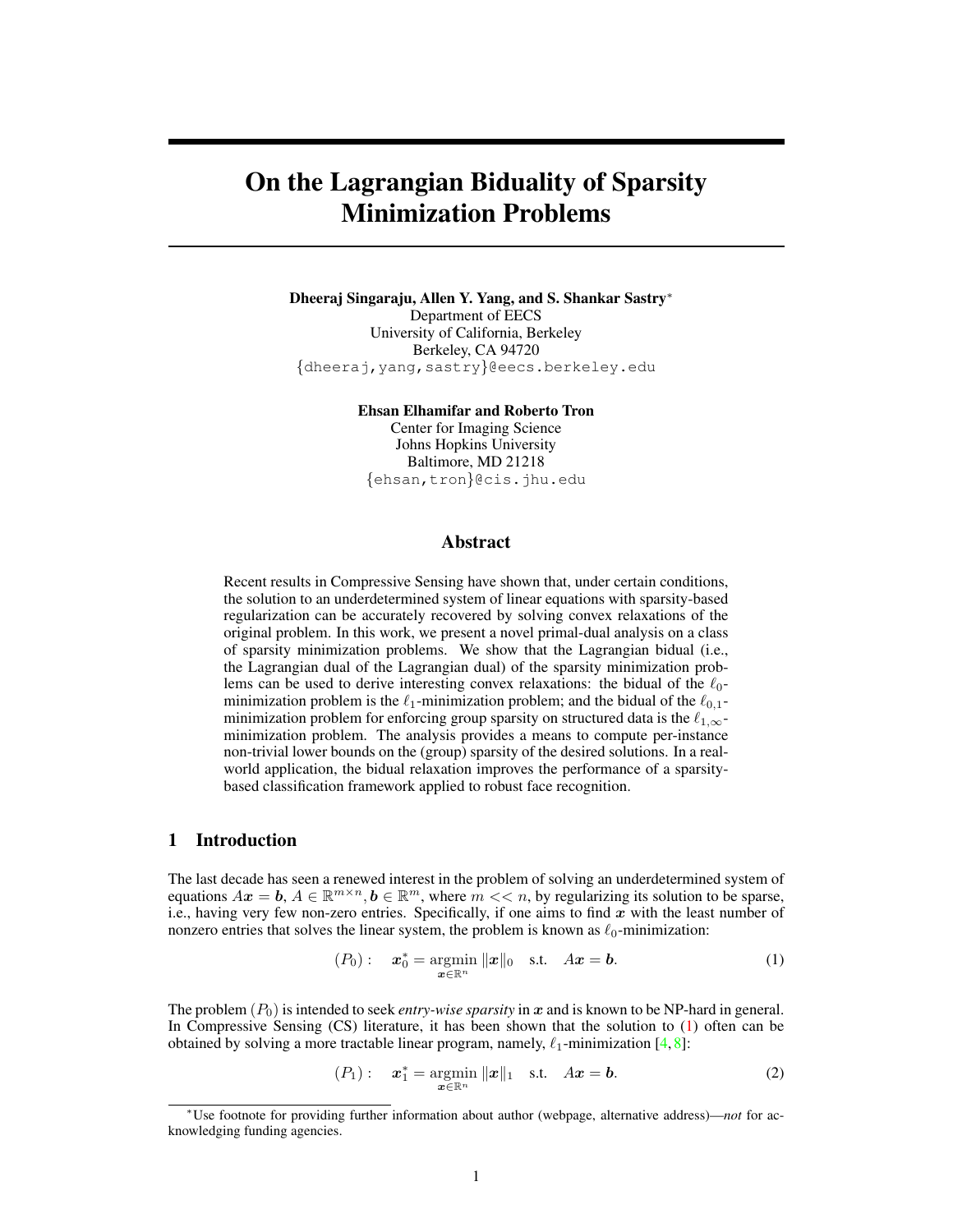This unconventional equivalence relation between  $(P_0)$  and  $(P_1)$  and the more recent numerical solutions  $[3, 16]$  to efficiently recover high-dimensional sparse signal have been a very competitive research area in CS. Its broad applications have included sparse error correction  $[6]$ , compressive imaging  $[23]$ , image denoising and restoration  $[11,17]$ , and face recognition  $[13,21]$ , to name a few.

In addition to enforcing entry-wise sparsity in a linear system of equations, the notion of *group sparsity* has attracted increasing attention in recent years [12, 13, 18]. In this case, one assumes that the matrix A has some underlying structure, and can be grouped into blocks:  $A = \begin{bmatrix} A_1 & \cdots & A_K \end{bmatrix}$ , where  $A_k \in \mathbb{R}^{m \times d_k}$  and  $\sum_{k=1}^{K} d_k = n$ . Accordingly, the vector x is split into several blocks as  $x^{\top} = \begin{bmatrix} x_1^{\top} & \dots & x_K^{\top} \end{bmatrix}$ , where  $x_k \in \mathbb{R}^{d_k}$ . In this case, it is of interest to estimate x with the least number of blocks containing non-zero entries. The group sparsity minimization problem is posed as

$$
(P_{0,p}): \quad \boldsymbol{x}_{0,p}^* = \underset{\boldsymbol{x}}{\operatorname{argmin}} \sum_{k=1}^K \mathcal{I}(\|\boldsymbol{x}_k\|_p > 0), \quad \text{s.t.} \quad A\boldsymbol{x} \doteq [A_1 \quad \cdots \quad A_K] \begin{bmatrix} \boldsymbol{x}_1 \\ \vdots \\ \boldsymbol{x}_K \end{bmatrix} = \boldsymbol{b}, \quad (3)
$$

where  $\mathcal{I}(\cdot) \in \mathbb{R}$  is the indicator function. Since the expression  $\sum_{k=1}^{K} \mathcal{I}(\Vert \mathbf{x}_k \Vert_p > 0)$  can be written as  $\|[\|x_1\|_p$   $\cdots$   $\|x_K\|_p]$   $\|_0$ , it is also denoted as  $\ell_{0,p}(\bm{x})$ , the  $\ell_{0,p}$ -norm of  $\bm{x}$ .

Enforcing group sparsity exploits the problem's underlying structure and can improve the solution's interpretability. For example, in a sparsity-based classification (SBC) framework applied to face recognition, the columns of A are vectorized training images of human faces that can be naturally grouped into blocks corresponding to different subject classes,  $\boldsymbol{b}$  is a vectorized query image, and the entries in  $x$  represent the coefficients of linear combination of all the training images for reconstructing b. Group sparsity lends itself naturally to this problem since it is desirable to use images of the smallest number of subject classes to reconstruct and subsequently classify a query image.

Furthermore, the problem of robust face recognition has considered an interesting modification known as the *cross-and-bouquet* (CAB) model:  $\mathbf{b} = Ax + e$ , where  $\mathbf{e} \in \mathbb{R}^m$  represents possible sparse error corruption on the observation  $b$  [22]. It can be argued that the CAB model can be solved as a group sparsity problem in (3), where the coefficients of e would be the  $(K + 1)$ <sup>th</sup> group. However, this problem has a trivial solution for  $e = b$  and  $x = 0$ , which would have the smallest possible group sparsity. Hence, it is necessary to further regularize the entry-wise sparsity in e.

To this effect, one considers a mixture of the previous two cases, where one aims to enforce entrywise sparsity as well as group sparsity such that x has very few number of non-zero blocks *and* the reconstruction error e is also sparse. The *mixed sparsity* minimization problem can be posed as

$$
(MP_{0,p}): \ \left\{ \boldsymbol{x}_{0,p}^{*}, \boldsymbol{e}_{0}^{*} \right\} = \underset{(\boldsymbol{x}, \boldsymbol{e})}{\operatorname{argmin}} \ \ell_{0,p}(\boldsymbol{x}) + \gamma ||\boldsymbol{e}||_{0}, \ \text{ s.t.} \ \left[ A_{1} \quad \cdots \quad A_{K} \right] \begin{bmatrix} \boldsymbol{x}_{1} \\ \vdots \\ \boldsymbol{x}_{K} \end{bmatrix} = \boldsymbol{b} + \boldsymbol{e}, \ \ (4)
$$

where  $\gamma \geq 0$  controls the tradeoff between the entry-wise sparsity and group sparsity.

Due to the use of the counting norm, the optimization problems in (3) and (4) are also NP-hard in general. Hence, several recent works have focused on developing tractable convex relaxations for these problems. In the case of group sparsity, the relaxation involves replacing the  $\ell_{0,p}$ -norm with the  $\ell_{1,p}$ -norm, where  $\ell_{1,p}(\boldsymbol{x}) = ||\|\boldsymbol{x}_1\|_p$   $\cdots$   $\|\boldsymbol{x}_K\|_p\|\|_1 = \sum_{k=1}^K \|\boldsymbol{x}_k\|_p$ . These relaxations are also used for the mixed sparsity case [13].

In this work, we are interested in deriving and analyzing convex relaxations for general sparsity minimization problems. In the entry-wise case, the main theoretical understanding of the link between the original NP-hard problem in (1) and its convex relaxation has been given by the simple fact that the  $\ell_1$ -norm is a convex surrogate of the  $\ell_0$ -norm. However, in the group sparsity case, a similar relaxation produces a family of convex surrogates, i.e.,  $\ell_{1,p}(x)$ , whose value depends on p. This raises the question whether there is a preferable value of  $p$  for the relaxation of the group sparsity minimization problem? In fact, we consider the following more important question:

*Is there a unified framework for deriving convex relaxations of general sparsity recovery problems?*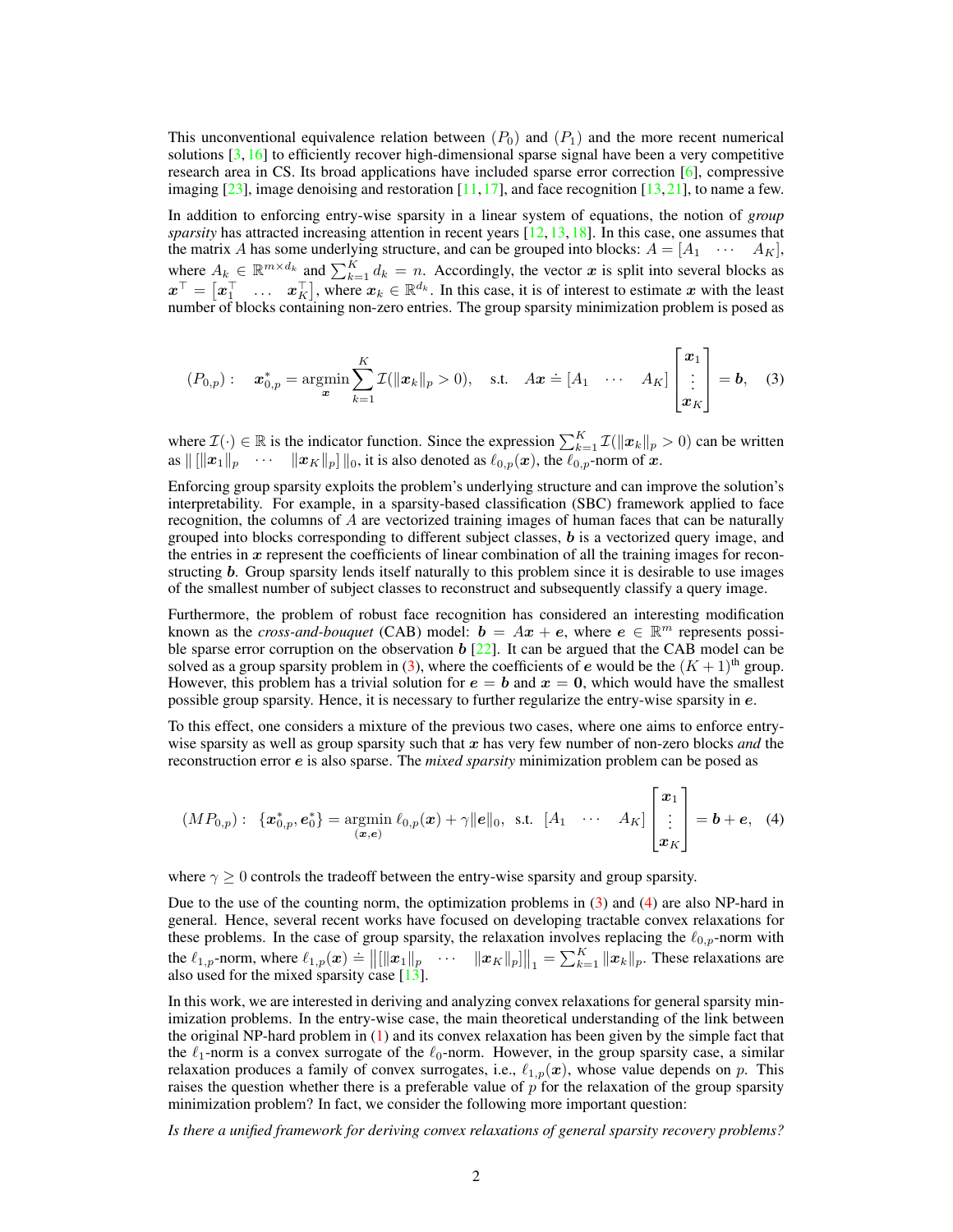#### 1.1 Paper contributions

We present a new optimization-theoretic framework based on Lagrangian duality for deriving convex relaxations of sparsity minimization problems. Specifically, we introduce a new class of equivalent optimization problems for  $(P_0)$ ,  $(P_{0,p})$  and  $(MP_{0,p})$ , and derive the Lagrangian duals of the original NP-hard problems. We then consider the Lagrangian dual of the Lagrangian dual to get a new optimization problem that we term as the *Lagrangian bidual* of the primal problem. We show that the Lagrangian biduals are convex relaxations of the original sparsity minimization problems. Importantly, we show that the Lagrangian biduals for the  $(P_0)$  and  $(P_{0,p})$  problems correspond to minimizing the  $\ell_1$ -norm and the  $\ell_{1,\infty}$ -norm, respectively.

Since the Lagrangian duals for  $(P_0)$ ,  $(P_{0,p})$  and  $(MP_{0,p})$  are linear programs, there is no duality gap between the Lagrangian duals and the corresponding Lagrangian biduals. Therefore, the bidual based convex relaxations can be interpreted as maximizing the Lagrangian duals of the original sparsity minimization problems. This provides new interpretations for the relaxations of sparsity minimization problems. Moreover, since the Lagrangian dual of a minimization problem provides a lower bound for the optimal value of the primal problem, we show that the optimal objective value of the convex relaxation provides a non-trivial lower bound on the sparsity of the true solution to the primal problem.

#### 2 Lagrangian biduals for sparsity minimization problems

In what follows, we will derive the Lagrangian bidual for the mixed sparsity minimization problem, which generalizes the entry-wise sparsity and group sparsity cases (also see Section 3). Specifically, we will derive the Lagrangian bidual for the following optimization problem:

$$
\boldsymbol{x}^* = \operatorname*{argmin}_{\boldsymbol{x}} \sum_{k=1}^K \left[ \alpha_k \mathcal{I}(\|\boldsymbol{x}_k\|_p > 0) + \beta_k \|\boldsymbol{x}_k\|_0 \right], \text{ s.t. } [A_1 \quad \cdots \quad A_K] \begin{bmatrix} \boldsymbol{x}_1 \\ \vdots \\ \boldsymbol{x}_K \end{bmatrix} = \boldsymbol{b}, \quad (5)
$$

where  $\forall k = 1, ..., K : \alpha_k \geq 0$  and  $\beta_k \geq 0$ . Given any unique, finite solution  $x^*$  to (5), there exists a constant  $M > 0$  such that the absolute values of the entries of  $x^*$  are less than M, namely,  $||x^*||_{\infty} \leq M$ . Note that if (5) does not have a unique solution, it might not be possible to choose a finite-valued M that upper bounds all the solutions. In this case, a finite-valued M may be viewed as a regularization term for the desired solution. To this effect, we consider the following modified version of (5) where we introduce the box constraint that  $||x||_{\infty} \leq M$ :

$$
\boldsymbol{x}_{\text{primal}}^* = \underset{\boldsymbol{x}}{\operatorname{argmin}} \sum_{k=1}^K \left[ \alpha_k \mathcal{I}(\|\boldsymbol{x}_k\|_p > 0) + \beta_k \|\boldsymbol{x}_k\|_0 \right], \text{ s.t. } A\boldsymbol{x} = \boldsymbol{b} \text{ and } \|\boldsymbol{x}\|_\infty \le M, \quad (6)
$$

where M is chosen as described above to ensure that the optimal values of  $(6)$  and  $(5)$  are the same.

Primal problem. We will now frame an equivalent optimization problem for (6), for which we introduce some new notation. Let  $z \in \{0,1\}^n$  be an entry-based sparsity indicator for x, namely,  $z_i = 0$  if  $x_i = 0$  and  $z_i = 1$  otherwise. We also introduce a group-based sparsity indicator vector  $\bm{g} \in \{0,1\}^K$ , whose  $k^\text{th}$  entry  $g_k$  denotes whether the  $k^\text{th}$  block  $\bm{x}_k$  contains non-zero entries or not, namely,  $g_k = 0$  if  $x_k = 0$  and  $g_k = 1$  otherwise. To express this constraint, we introduce a matrix  $\Pi \in \{0,1\}^{n \times K}$ , such that  $\Pi_{i,j} = 1$  if the i<sup>th</sup> entry of x belongs to the j<sup>th</sup> block and  $\Pi_{i,j} = 0$ otherwise. Finally, we denote the positive component and negative component of x as  $x_+ \geq 0$  and  $x_-\geq 0$ , respectively, such that  $x = x_+ - x_-.$ 

Given these definitions, we see that  $(6)$  can be reformulated as

$$
\begin{aligned} \{\boldsymbol{x}_{+}^{*}, \boldsymbol{x}_{-}^{*}, \boldsymbol{z}^{*}, \boldsymbol{g}^{*}\} &= \operatorname*{argmin}_{\{\boldsymbol{x}_{+}, \boldsymbol{x}_{-}, \boldsymbol{z}, \boldsymbol{g}\}} \left[\boldsymbol{\alpha}^{\top} \boldsymbol{g} + \boldsymbol{\beta}^{\top} \boldsymbol{z}\right], \text{ s.t. (a) } \boldsymbol{x}_{+} \geq 0, \text{ (b) } \boldsymbol{x}_{-} \geq 0, \text{ (c) } \boldsymbol{g} \in \{0, 1\}^{K}, \\ \text{(d) } \boldsymbol{z} \in \{0, 1\}^{n} \text{ (e) } A(\boldsymbol{x}_{+} - \boldsymbol{x}_{-}) &= \boldsymbol{b}, \text{ (f) } \Pi \boldsymbol{g} \geq \frac{1}{M}(\boldsymbol{x}_{+} + \boldsymbol{x}_{-}), \text{ and (g) } \boldsymbol{z} \geq \frac{1}{M}(\boldsymbol{x}_{+} + \boldsymbol{x}_{-}), \end{aligned} \tag{7}
$$

where  $\boldsymbol{\alpha} = [\alpha_1 \quad \cdots \quad \alpha_k]^\top \in \mathbb{R}^k$  and  $\boldsymbol{\beta} = [\cdots \quad \beta_k \cdots \beta_k]$  $d_k$ times  $\cdots$ ]<sup>T</sup>  $\in \mathbb{R}^n$ .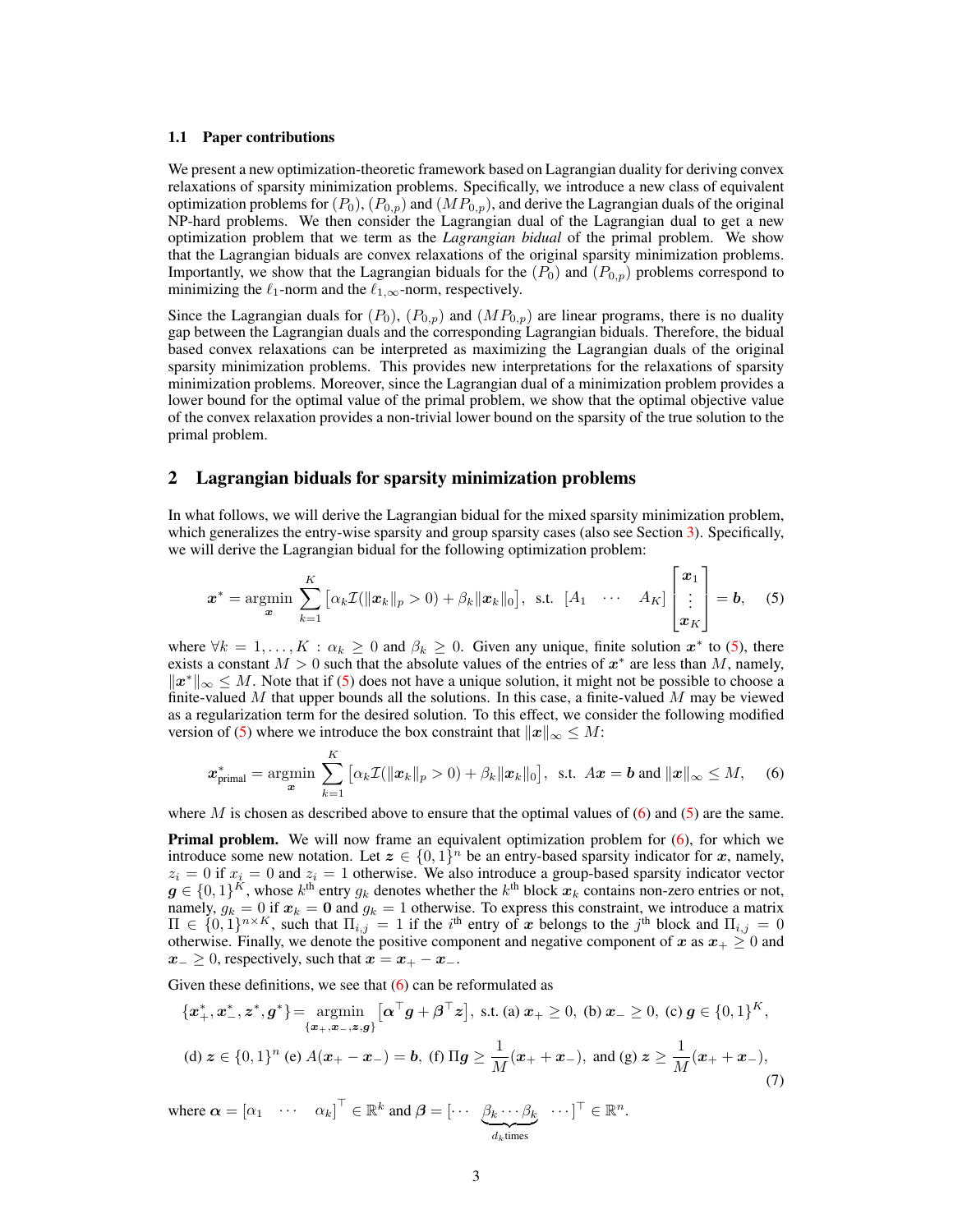Constraints (a)–(d) are used to enforce the aforementioned conditions on the values of the solution. While constraint (e) enforces the condition that the original system of linear equations is satisfied, the constraints (f) and (g) ensure that the group sparsity indicator  $g$  and the entry-wise sparsity indicator  $z$  are consistent with the entries of  $x$ .

**Lagrangial dual.** The Lagrangian function for  $(7)$  is given as

$$
L(\boldsymbol{x}_+,\boldsymbol{x}_-,\boldsymbol{z},\boldsymbol{g},\boldsymbol{\lambda}_1,\boldsymbol{\lambda}_2,\boldsymbol{\lambda}_3,\boldsymbol{\lambda}_4,\boldsymbol{\lambda}_5) = \boldsymbol{\alpha}^\top \boldsymbol{g} + \boldsymbol{\beta}^\top \boldsymbol{z} - \boldsymbol{\lambda}_1^\top \boldsymbol{x}_+ - \boldsymbol{\lambda}_2^\top \boldsymbol{x}_- + \boldsymbol{\lambda}_3^\top (\boldsymbol{b} - A\boldsymbol{x}_+ + A\boldsymbol{x}_-) + \boldsymbol{\lambda}_4^\top (\frac{1}{M}(\boldsymbol{x}_+ + \boldsymbol{x}_-) - \Pi \boldsymbol{g}) + \boldsymbol{\lambda}_5^\top (\frac{1}{M}(\boldsymbol{x}_+ + \boldsymbol{x}_-) - \boldsymbol{z}),
$$
\n(8)

where  $\lambda_1 \geq 0$ ,  $\lambda_2 \geq 0$ ,  $\lambda_4 \geq 0$ , and  $\lambda_5 \geq 0$ . In order to obtain the Lagrangian dual function, we need to minimize  $L(\cdot)$  with respect to  $x_+, x_-, g$  and  $z$  [2]. Notice that if the coefficients of  $x_+$  and  $x_-,$  i.e.,  $\frac{1}{M}(\lambda_4 + \lambda_5) - A^\top \lambda_3 - \lambda_1$  and  $\frac{1}{M}(\lambda_4 + \lambda_5) + A^\top \lambda_3 - \lambda_2$  are non-zero, the minimization of  $L(\cdot)$  with respect to  $x_+$  and  $x_-$  is unbounded below. To this effect, the constraints that these coefficients are equal to 0 form constraints on the dual variables. Next, consider the minimization of  $L(\cdot)$  with respect to g. Since each entry  $g_k$  only takes values 0 or 1, its optimal value  $\hat{g}_k$  that minimizes  $L(\cdot)$  is given as

$$
\hat{g}_k = \begin{cases} 0 & \text{if } \alpha_k - (\Pi^\top \lambda_4)_k > 0, \text{ and} \\ 1 & \text{otherwise.} \end{cases}
$$
(9)

A similar expression can be computed for the minimization with respect to  $z$ . As a consequence, the Lagrangian dual problem can be derived as

$$
\{\lambda_i^*\}_{i=1}^5 = \underset{\{\lambda_i\}_{i=1}^5}{} \arg \max \left[ \lambda_3^\top b + \mathbf{1}^\top \min \{0, \alpha - \Pi^\top \lambda_4\} + \mathbf{1}^\top \min \{0, \beta - \lambda_5\} \right], \text{s.t.}
$$
\n
$$
\text{(a) } \forall i = 1, 2, 4, 5 : \lambda_i \ge 0, \text{ (b) } \frac{1}{M}(\lambda_4 + \lambda_5) - A^\top \lambda_3 - \lambda_1 = 0 \tag{10}
$$
\n
$$
\text{and (c) } \frac{1}{M}(\lambda_4 + \lambda_5) + A^\top \lambda_3 - \lambda_2 = 0.
$$

This can be further simplified by rewriting it as the following linear program:

$$
\{\lambda_i^*\}_{i=3}^7 = \underset{\{\lambda_i\}_{i=3}^7}{} \arg \max \left[ \lambda_3^{\top} b + \mathbf{1}^{\top} \lambda_6 + \mathbf{1}^{\top} \lambda_7 \right], \text{s.t. (a) } \lambda_4 \ge 0, \text{ (b) } \lambda_5 \ge 0, \text{ (c) } \lambda_6 \le 0, \text{ (d) } \lambda_7 \le 0, \n\text{(e) } \lambda_6 \le \alpha - \Pi^{\top} \lambda_4, \text{ (f) } \lambda_7 \le \beta - \lambda_5 \text{ and (g) } -\frac{1}{M}(\lambda_4 + \lambda_5) \le A^{\top} \lambda_3 \le \frac{1}{M}(\lambda_4 + \lambda_5).
$$
\n
$$
(11)
$$

Notice that we have made two changes in going from  $(10)$  to  $(11)$ . First, we have replaced constraints (b) and (c) in (10) with the constraint (g) in (11) and eliminated  $\lambda_1$  and  $\lambda_2$  from (11). Second, we have introduced variables  $\lambda_6$  and  $\lambda_7$  to encode the "min" operator in the objective function of (10).

**Lagrangian bidual.** We will now consider the Lagrangian dual of  $(11)$ , which will be referred to as the *Lagrangian bidual* of (7). It can be verified that the Lagrangian dual of (11) is given as

$$
\begin{aligned} \{\boldsymbol{x}_{+}^{*}, \boldsymbol{x}_{-}^{*}, \boldsymbol{z}^{*}, \boldsymbol{g}^{*}\} &= \operatorname*{argmin}_{\{\boldsymbol{x}_{+}, \boldsymbol{x}_{-}, \boldsymbol{z}, \boldsymbol{g}\}} \boldsymbol{\alpha}^{\top} \boldsymbol{g} + \boldsymbol{\beta}^{\top} \boldsymbol{z} \quad \text{s.t. (a) } \boldsymbol{x}_{+} \ge 0, \text{ (b) } \boldsymbol{x}_{-} \ge 0, \text{ (c) } \boldsymbol{g} \in [0, 1]^{K}, \\ \text{(d) } \boldsymbol{z} \in [0, 1]^{n} \text{ (e) } A(\boldsymbol{x}_{+} - \boldsymbol{x}_{-}) &= \boldsymbol{b}, \text{ (f) } \Pi \boldsymbol{g} \ge \frac{1}{M}(\boldsymbol{x}_{+} + \boldsymbol{x}_{-}) \text{ and (g) } \boldsymbol{z} \ge \frac{1}{M}(\boldsymbol{x}_{+} + \boldsymbol{x}_{-}). \end{aligned} \tag{12}
$$

Notice that in going from (7) to (12), the discrete valued variables  $z$  and  $q$  have been relaxed to take real values between 0 and 1. Given that  $z \le 1$  and noting that x can be represented as  $x = x_+ - x_-,$ we can conclude from constraint (g) in (12) that the solution  $x^*$  satisfies  $||x^*||_{\infty} \leq M$ . Moreover, given that g and z are relaxed to take real values, we see that the optimal values for  $g_k^*$  and  $z_i^*$  are  $\frac{1}{M}||x_k^*||_{\infty}$  and  $\frac{1}{M}|x_i^*|$ , respectively. Hence, we can eliminate constraints (f) and (g) by replacing z and  $g$  by these optimal values. It can then be verified that solving  $(12)$  is equivalent to solving the problem:

$$
\boldsymbol{x}_{\text{bidual}}^* = \operatorname*{argmin}_{\boldsymbol{x}} \frac{1}{M} \sum_{k=1}^K \left[ \alpha_k \|\boldsymbol{x}_k\|_{\infty} + \beta_k \|\boldsymbol{x}_k\|_1 \right] \quad \text{s.t. (a) } A\boldsymbol{x} = \boldsymbol{b} \text{ and (b) } \|\boldsymbol{x}\|_{\infty} \le M. \tag{13}
$$

This is the Lagrangian bidual for (7).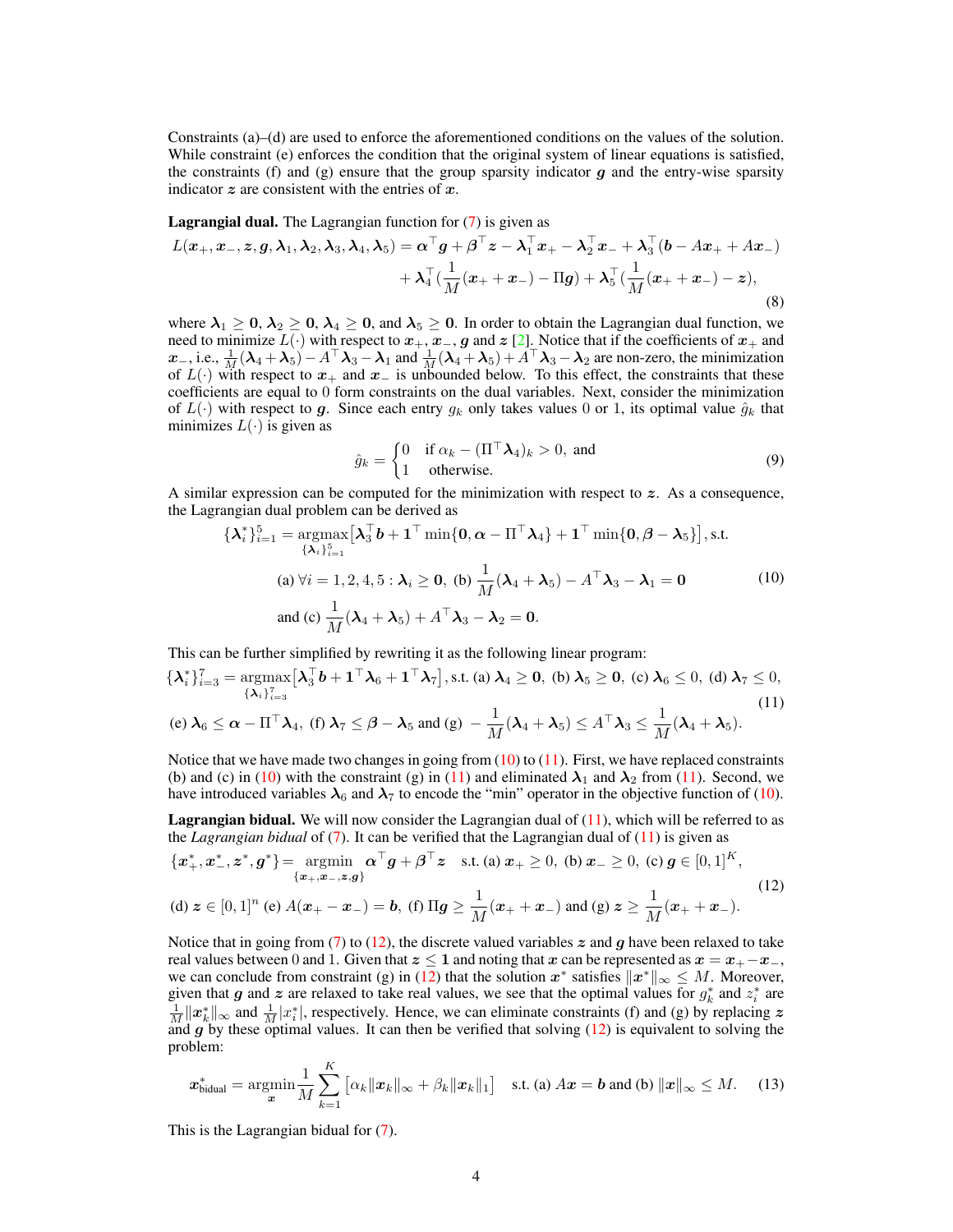## 3 Theoretical results from the biduality framework

In this section, we first describe some properties of the biduality framework in general. We will then focus on some important results for the special cases of entry-wise sparsity and group sparsity.

Theorem 1. *The optimal value of the Lagrangian bidual in* (13) *is a lower bound on the optimal value of the NP-hard primal problem in* (7)*.*

*Proof.* Since there is no duality gap between a linear program and its Lagrangian dual [2], the optimal values of the Lagrangian dual in  $(11)$  and the Lagrangian bidual in  $(13)$  are the same. Moreover, we know that the optimal value of a primal minimization problem is always bounded below by the optimal value of its Lagrangian dual [2]. We hence have the required result. П

Remark 1. *Since the original primal problem in* (7) *is NP-hard, we note that the duality gap between the primal and its dual in* (11) *is non-zero in general. Moreover, we notice that as we increase* M *(i.e., a more conservative estimate), the optimal value of the primal is unchanged, but the optimal value of the bidual in* (13) *decreases. Hence, the duality gap increases as* M *increases.*

M in (6) should preferably be equal to  $\|\bm{x}^*_{\text{primal}}\|_{\infty}$ , which may not be possible to estimate accurately in practice. Therefore, it is of interest to analyze the effect of taking a very conservative estimate of  $M$ , i.e., choosing a large value for M. In what follows, we show that taking a conservative estimate of M is equivalent to dropping the box constraint in the bidual.

For this purpose, consider the following modification of the bidual:

$$
\boldsymbol{x}_{\text{bidual-conservative}}^{*} = \underset{\boldsymbol{x}}{\operatorname{argmin}} \sum_{k=1}^{K} \left[ \alpha_k \|\boldsymbol{x}_k\|_{\infty} + \beta_k \|\boldsymbol{x}_k\|_{1} \right] \quad \text{s.t.} \quad A\boldsymbol{x} = \boldsymbol{b}, \tag{14}
$$

where we have essentially dropped the box constraint (b) in (13). It is easy to verify that  $\forall M \geq$  $\max\{\Vert x^*_{\text{primal}}\Vert_{\infty}, \Vert x^*_{\text{bidual-conservative}}\Vert_{\infty}\},$  we have that  $x^*_{\text{bidual}} = x^*_{\text{bidual-conservative}}$ . Therefore, we see that taking a conservative value of  $M$  is equivalent to solving the modified bidual in (14).

#### 3.1 Results for entry-wise sparsity minimization

Notice that by substituting  $\alpha_1 = \cdots = \alpha_K = 0$  and  $\beta_1 = \cdots = \beta_K = 1$ , the optimization problem in  $(5)$  reduces to the entry-wise sparsity minimization problem in  $(1)$ . Hence, the Lagrangian bidual to the M-regularized entry-wise sparsity problem  $(P_0)$  is:

$$
\boldsymbol{x}^*_{\text{entry-wise-bidual}} = \underset{\boldsymbol{x}}{\operatorname{argmin}} \frac{1}{M} ||\boldsymbol{x}||_1 \quad \text{s.t. (a) } A\boldsymbol{x} = \boldsymbol{b} \text{ and (b) } ||\boldsymbol{x}||_{\infty} \leq M. \tag{15}
$$

More importantly, we can also conclude from  $(14)$  that solving the Lagrangian bidual to the entrywise sparsity problem with a conservative estimate of  $M$  is equivalent to solving the problem:

$$
\boldsymbol{x}^*_{\text{entry-wise-bidual-conservative}} = \underset{\boldsymbol{x}}{\operatorname{argmin}} ||\boldsymbol{x}||_1 \quad \text{s.t.} \quad A\boldsymbol{x} = \boldsymbol{b}, \tag{16}
$$

which is precisely the well-known  $\ell_1$ -norm relaxation for  $(P_0)$ . Our framework therefore provides a new interpretation for this relaxation:

**Remark 2.** *The*  $\ell_1$ -norm minimization problem in (16) is the Lagrangian bidual of the  $\ell_0$ -norm *minimization problem in* (1)*, and solving* (16) *is equivalent to maximizing the dual of* (1)*.*

We further note that we can now use the solution of  $(15)$  to derive a non-trivial lower bound for the primal objective function which is precisely the sparsity of the desired solution. More specifically, we can use Theorem 1 to conclude the following result:

**Corollary 1.** Let  $x_0^*$  be the solution to (1). We have that  $\forall M \geq ||x_0^*||_{\infty}$ , the sparsity of  $x_0^*$ , i.e.,  $\|\boldsymbol{x}_0^*\|_0$  *is bounded below by*  $\frac{1}{M} \|\boldsymbol{x}_{entry\text{-wise-bidual}}^*\|_1$ .

Due to the non-zero duality gap in the primal entry-wise sparsity minimization problem, the above lower bound provided by Corollary 1 is not tight in general.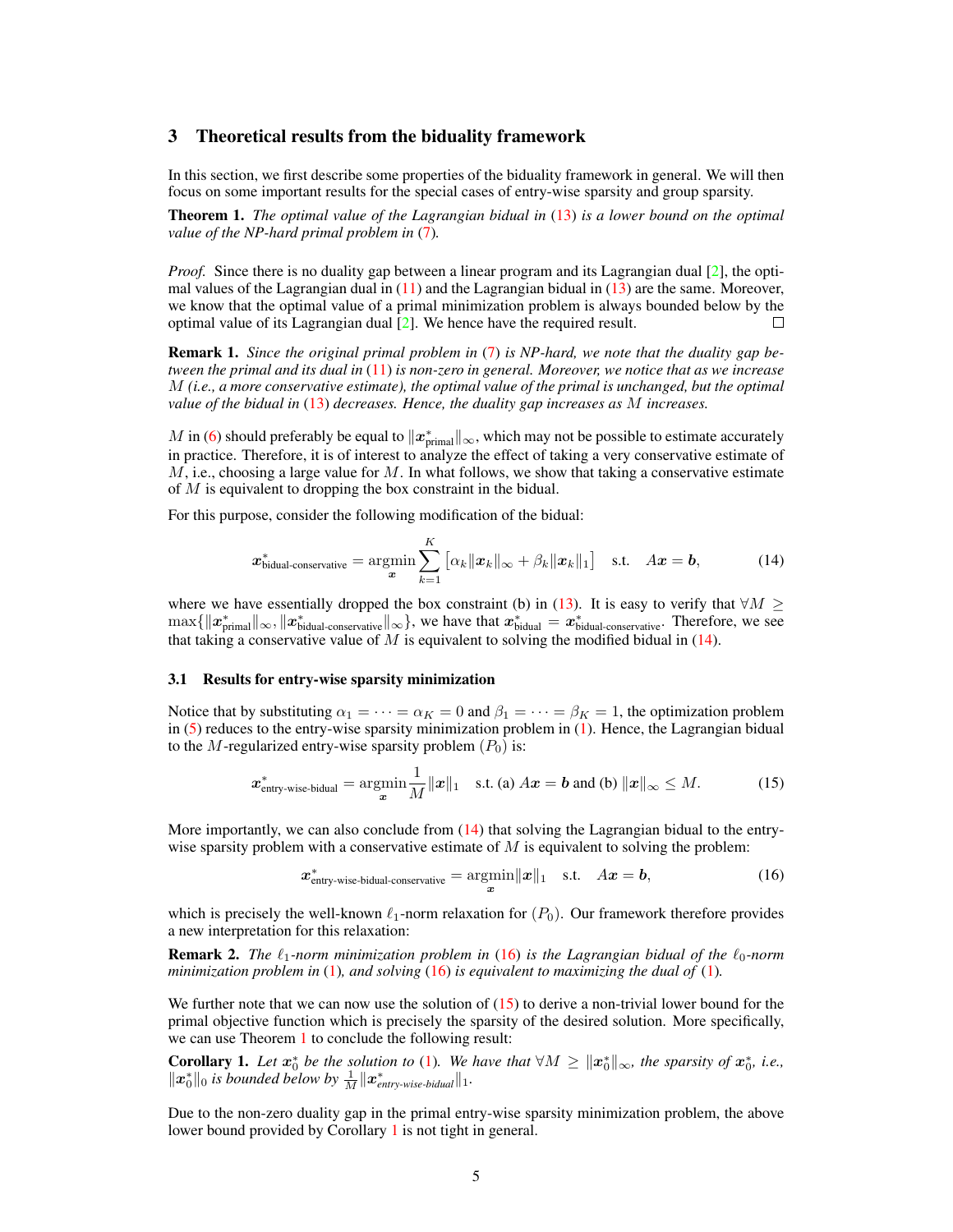#### 3.2 Results for group sparsity minimization

Notice that by substituting  $\alpha_1 = \cdots = \alpha_K = 1$  and  $\beta_1 = \cdots = \beta_K = 0$ , the optimization problem in  $(5)$  reduces to the group sparsity minimization problem in  $(3)$ . Hence, the Lagrangian bidual of the group sparsity problem is:

$$
\boldsymbol{x}^*_{\text{group-bidual}} = \underset{\boldsymbol{x}}{\text{argmin}} \frac{1}{M} \sum_{k=1}^K \|\boldsymbol{x}_k\|_{\infty} \quad \text{s.t.} \quad \text{(a) } A\boldsymbol{x} = \boldsymbol{b} \text{ and (b) } \|\boldsymbol{x}\|_{\infty} \leq M. \tag{17}
$$

As in the case of entry-wise sparsity above, solving the bidual to the group sparsity problem with a conservative estimate of  $M$  is equivalent to solving:

$$
\boldsymbol{x}^*_{\text{group-bidual-conservative}} = \underset{\boldsymbol{x}}{\text{argmin}} \sum_{k=1}^K \|\boldsymbol{x}_k\|_{\infty} \quad \text{s.t.} \quad A\boldsymbol{x} = \boldsymbol{b}, \tag{18}
$$

which is the convex  $\ell_{1,\infty}$ -norm relaxation of the  $\ell_{0,p}$ -min problem (3). In other words, the biduality framework selects the  $\ell_{1,\infty}$ -norm out of the entire family of  $\ell_{1,p}$ -norms as the convex surrogate of the  $\ell_{0,p}$ -norm.

Finally, we use Theorem 1 to show that the solution obtained by minimizing the  $\ell_{1,\infty}$ -norm provides a lower bound for the group sparsity.

**Corollary 2.** Let  $x_{0,p}^*$  be the solution to (3). For any  $M \geq ||x_{0,p}^*||_{\infty}$ , the group sparsity of  $x_{0,p}^*$ , i.e.,  $\ell_{0,p}(\boldsymbol{x}^*_{0,p})$ , is bounded below by  $\frac{1}{M} \ell_{1,\infty}(\boldsymbol{x}^*_{group-bidual})$ .

The  $\ell_{1,\infty}$ -norm seems to be an interesting choice for computing the lower bound of the group sparsity, as compared to other  $\ell_{1,p}$ -norms for finite  $p < \infty$ . For example, consider the case when  $p = 1$ , where the  $\ell_{1,p}$ -norm is equivalent to the  $\ell_1$ -norm. Assume that A consists of a single block with several columns so that the maximum number of non-zero blocks is 1. Denote the solution to the  $\ell_1$ -minimization problem as  $x_1^*$ . It is possible to construct examples (also see Figure 1) where  $\frac{1}{M} \ell_{1,1}(x_1^*) = \frac{1}{M} \ell_1(x_1^*) > 1$ . Hence, it is unclear in general if the solutions obtained by minimizing  $\ell_{1,p}$ -norms for finite-valued  $p < \infty$  can help provide lower bounds for the group sparsity.

## 4 Experiments

We now present experiments to evaluate the bidual framework for minimizing entry-wise sparsity and mixed sparsity. We present experiments on synthetic data to show that our framework can be used to compute non-trivial lower bounds for the entry-wise sparsity minimization problem. We then consider the face recognition problem where we compare the performance of the bidual-based  $\ell_{1,\infty}$ -norm relaxation with that of the  $\ell_{1,2}$ -norm relaxation for mixed sparsity minimization.

We use boxplots to provide a concise representation of our results' statistics. The top and bottom edge of a boxplot for a set of values indicates the maximum and minimum of the values. The bottom and top extents of the box indicate the 25 and 75 percentile mark. The red mark in the box indicates the median and the red crosses outside the boxes indicate potential outliers.

Entry-wise sparsity. We now explore the practical implications of Corollary 1 through synthetic experiments. We randomly generate entries of  $A \in \mathbb{R}^{128 \times 256}$  and  $x_0 \in \mathbb{R}^{256}$  from a Gaussian distribution with unit variance. The sparsity of  $x_0$  is varied from 1 to 64 in steps of 3. We solve (15) with  $\mathbf{b} = Ax_0$  using  $M = M_0, 2M_0$  and  $5M_0$ , where  $M_0 = ||x_0||_{\infty}$ . We use Corollary 1 to compute lower bounds on the true sparsity, i.e.,  $||x_0||_0$ . We repeat this experiment 1000 times for each sparsity level and Figure 1 shows the boxplots for the bounds computed from these experiments.

We first analyze the lower bounds computed when  $M = M_0$ , in Figure 1(a). As explained in Section 3.1, the bounds are not expected to be tight due to the duality gap. Notice that for extremely sparse solutions, the maximum of the computed bounds is close to the true sparsity but this diverges as the sparsity of  $x_0$  reduces. The median value of the bounds is much looser and we see that the median also diverges as the sparsity of  $x_0$  reduces. Furthermore, the computed lower bounds seem to grow linearly as a function of the true sparsity. Similar trends are observed for  $M = 2M_0$  and  $5M_0$ in Figures  $1(b)$  and  $1(c)$ , respectively. As expected from the discussion in Section 3.1, the bounds become very loose as M increases.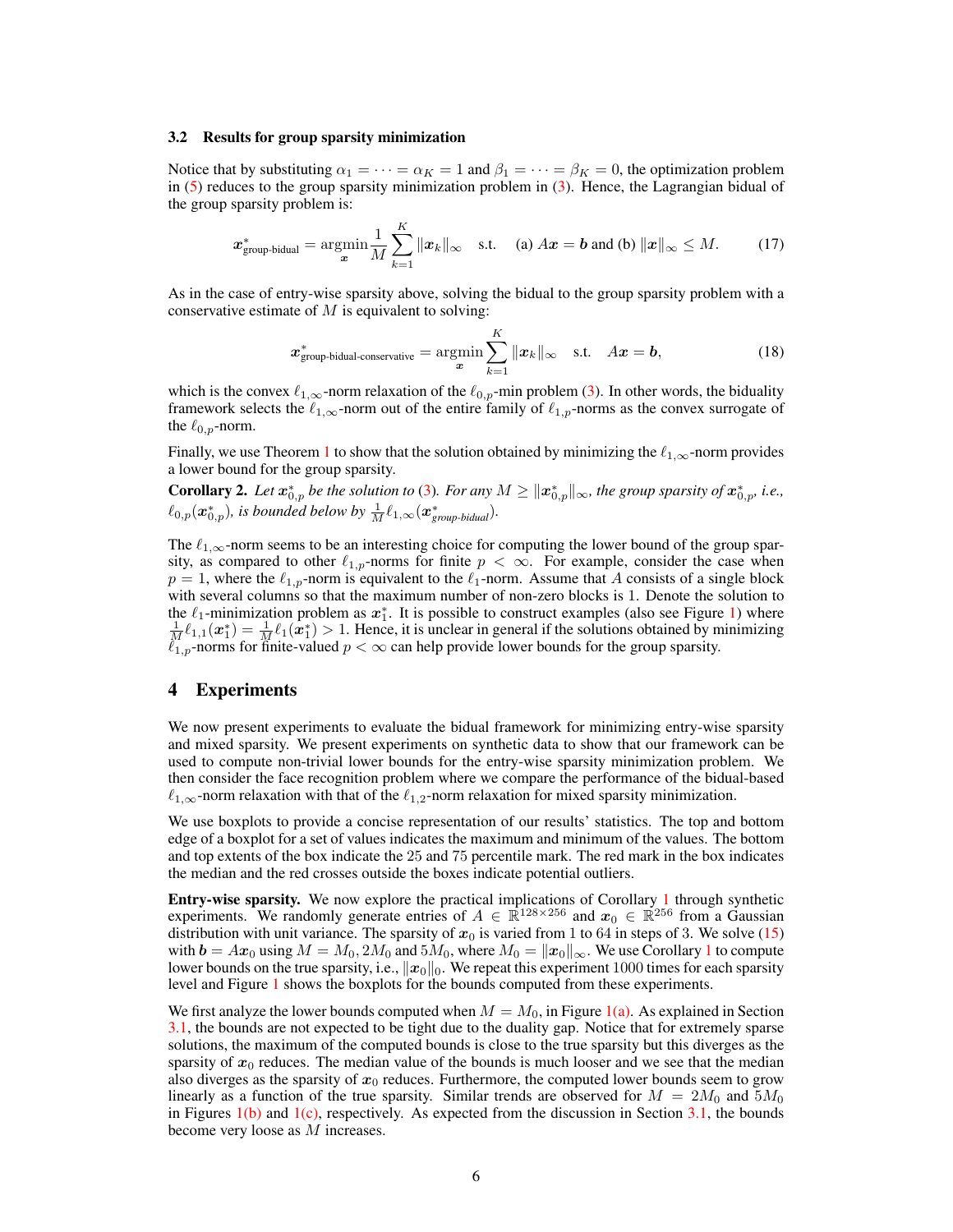

Figure 1: Results for computing the lower bounds on the true (black lines) entry-wise sparsity  $\|\dot{x}_0\|_0$  obtained over 1000 trials. The bounds are computed by solving (15) and using Corollary 1 with  $M = M_0, 2M_0$  and  $5M_0$ , where  $M_0 = ||x_0||_{\infty}$ . Notice that as expected from the discussion in Section  $3.1$ , the bounds are not tight due to the duality gap and become looser as M increases.

In theory, we would like to have *per-instance certificates-of-optimality* of the computed solution, where the lower bound is equal to the true sparsity  $||x_0||_0$ . Nonetheless, we note that this ability to compute a per-instance non-trivial lower bound on the sparsity of the desired solution is an important step forward with respect to the previous approaches that require pre-computing optimality conditions for equivalence of solutions to the  $\ell_0$ -norm and  $\ell_1$ -norm minimization problems.

We have performed a similar experiment for the group sparsity case, and observed that the bidual framework is able to provide non-trivial lower bounds for the group sparsity also.

Mixed sparsity. We now evaluate the results of mixed sparsity minimization for the sparsity-based face recognition problem, where the columns of  $A$  represent training images from the  $K$  face classes:  $A_1, \dots, A_K$  and  $b \in \mathbb{R}^m$  represents a query image. We assume that a subset of pixel values in the query image may be corrupted or disguised. Hence, the error in the image space is modeled by a sparse error term  $e: b = b_0 + e$ , where  $b_0$  is the uncorrupted image. A linear representation of the query image forms the following linear system of equations:

$$
\boldsymbol{b} = A\boldsymbol{x} + \boldsymbol{e} = \begin{bmatrix} A_1 & \cdots & A_K & I \end{bmatrix} \begin{bmatrix} \boldsymbol{x}_1^{\top} & \cdots & \boldsymbol{x}_K^{\top} & \boldsymbol{e}^{\top} \end{bmatrix}^{\top},\tag{19}
$$

where I is the  $m \times m$  identity matrix. The goal of sparsity-based classification (SBC) is to minimize the group sparsity in  $x$  and the sparsity of  $e$  such that the dominant non-zero coefficients in  $x$  reveal the membership of the ground-truth observation  $b_0 = b - e$  [13, 21]. In our experiments, we solve for  $x$  and  $e$  by solving the following optimization problem:

$$
\{\boldsymbol{x}_{1,p}^*, \boldsymbol{e}_1^*\} = \operatorname*{argmin}_{\{\boldsymbol{x}, \boldsymbol{e}\}} \sum_{k=1}^K \|\boldsymbol{x}_k\|_p + \gamma \|\boldsymbol{e}\|_1 \quad \text{s.t.} \quad A\boldsymbol{x} + \boldsymbol{e} = \boldsymbol{b}.
$$
 (20)

Notice that for  $p = \infty$ , this reduces to solving a special case of the problem in (14), i.e., the bidual relaxation of the mixed sparsity problem with a conservative estimate of  $M$ . In our experiments, we set  $\gamma = 0.01$  and compare the solutions to (20) obtained using  $p = 2$  and  $p = \infty$ .

We evaluate the algorithms on a subset of the AR dataset  $[1]$  which has manually aligned frontal face images of size  $83 \times 60$  for 50 male and 50 female subjects, i.e.,  $K = 100$  and  $m = 4980$ . Each individual contributes 7 un-occluded training images, 7 un-occluded testing images and 12 occluded testing images. Hence, we have 700 training images and 1900 testing images. To compute the number of non-zero blocks in the coefficient  $x$  estimated for a testing image, we find the number of blocks whose energy  $\ell_2(\mathbf{x}_k)$  is greater than a specified threshold.

The results of our experiments are presented in Figure 2. The solution obtained with  $p = 2$  gives better group sparsity of x. However, a sparser error e is estimated with  $p = \infty$ . The number of non-zero entities in a solution to  $(20)$ , i.e., the number of non-zero blocks plus the number of nonzero error entries, is lower for the solution obtained using  $p = \infty$  rather than that obtained using  $p = 2$ . However, the primal mixed-sparsity objective value  $\ell_{0,p}(\bm{x}) + \gamma ||\bm{e}||_0$  (see (4)) is lower for the solution obtained using  $p = 2$ .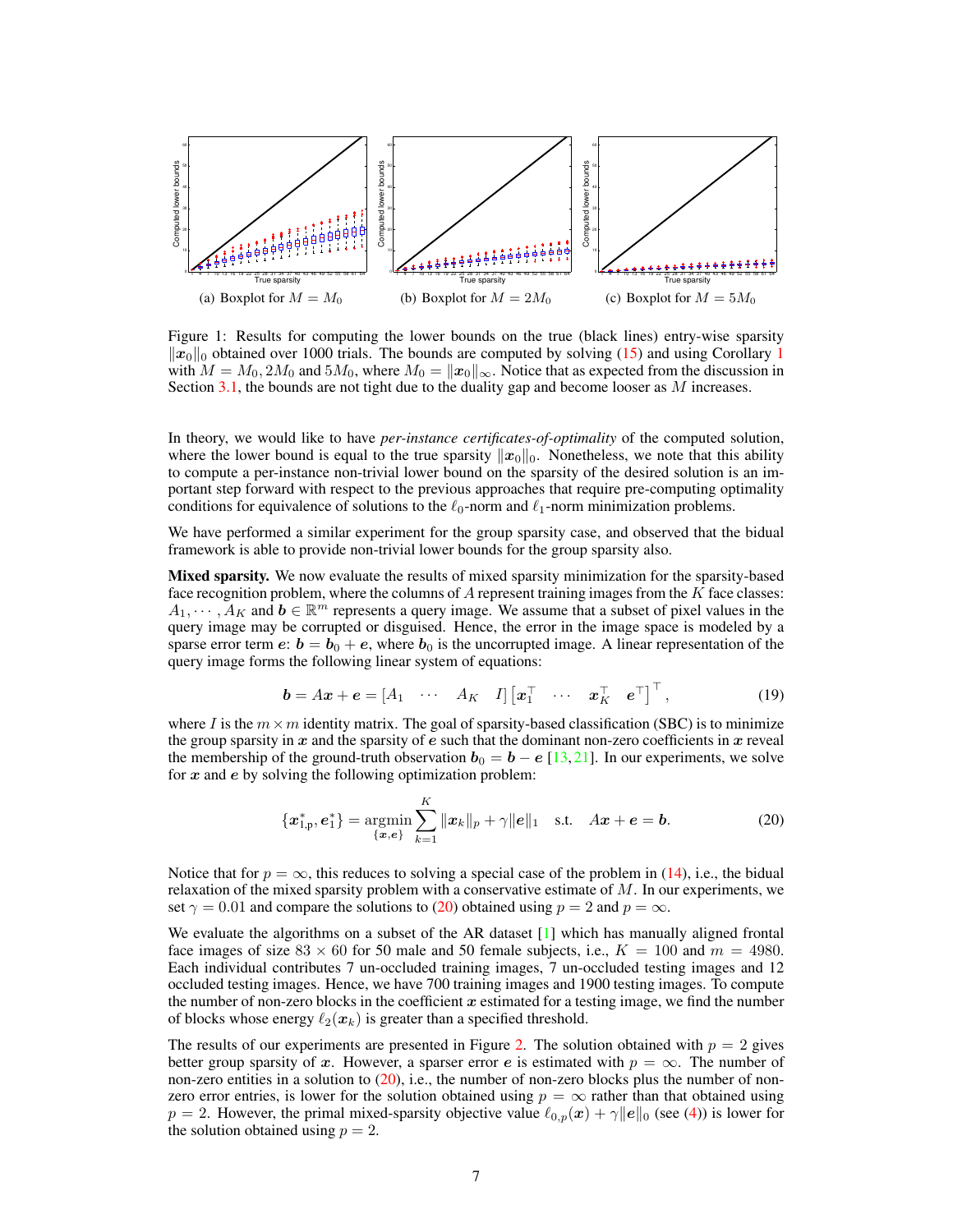

(d) Entry-wise sparsity for  $p = 2$  (e) Entry-wise sparsity for  $p = \infty$ (f) Diff. in entry-wise sparsities

Figure 2: Comparison of mixed sparsity of the solutions to (20) for  $p = 2$  and  $p = \infty$ . We present boxplots for group sparsity of x and entry-wise sparsity of e. The differences are calculated as  $(\#$ non-zero blocks/elements for  $p = 2$ ) - (# non-zero blocks/elements for  $p = \infty$ ). We see that for  $p = 2$  we get better group sparsity of x, but we get a more sparse error e when we use  $p = \infty$ .

|             | $n = 2$                |                        | $p = \infty$           |                                        |  |
|-------------|------------------------|------------------------|------------------------|----------------------------------------|--|
|             | $\#$ (correct results) | $\%$ (correct results) | $\#$ (correct results) | $\sqrt{\frac{1}{2}}$ (correct results) |  |
| un-occluded | 655                    | 93.57\%                | 663                    | 94.71\%                                |  |
| occluded    | 643                    | 53.58%                 | 691                    | 57.58%                                 |  |
| total       | 298                    | 68.32%                 | 1324                   | 69.68%                                 |  |

Table 1: Classification results on the AR dataset using the solutions obtained by minimizing mixed sparsity. The test set consists of 700 un-occluded images and 1200 occluded images.

We now compare the classification results obtained with the solutions  $x$  computed in our experiments. For classification, we consider the non-zero blocks in  $x$  and then assign the query image to the block, i.e., subject class, for which it gives the least  $\ell_2$  residual  $||\boldsymbol{b} - A_k \boldsymbol{x}_k||_2$ . The results are presented in Table 1. Notice that the classification results obtained with  $p = \infty$  (the bidual relaxation) are better than those obtained using  $p = 2$ . Since the classification of un-occluded images is already very good using  $p = 2$ , classification with  $p = \infty$  gives only a minor improvement in this case. However, a more tangible improvement is noticed in the classification of the occluded images. Therefore the classification with  $p = \infty$  is in general better than that obtained with  $p = 2$ , which is considered the state-of-the-art for sparsity-based classification [13].

## 5 Discussion

We have presented a novel analysis of several sparsity minimization problems which allows us to interpret several convex relaxations of the original NP-hard primal problems as being equivalent to maximizing their Lagrangian duals. The pivotal point of this analysis is the formulation of mixedinteger programs which are equivalent to the original primal problems. While we have derived the biduals for only a few sparsity minimization problems, the same techniques can also be used to easily derive convex relaxations for other sparsity minimization problems [7].

An interesting result of our biduality framework is the ability to compute a per-instance certificate of optimality by providing a lower bound for the primal objective function. This is in contrast to most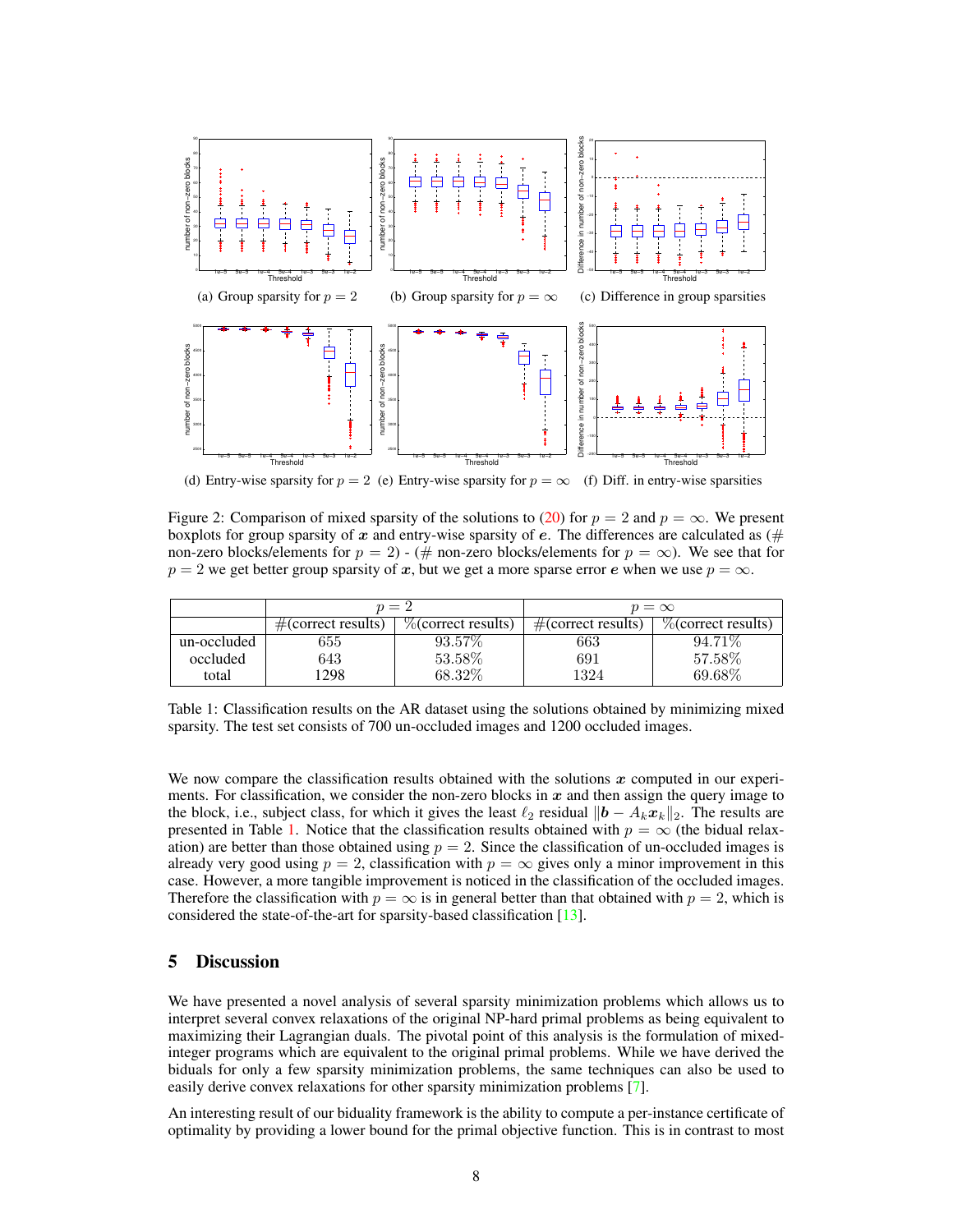previous research which aims to characterize either the subset of solutions or the set of conditions for perfect sparsity recovery using the convex relaxations  $[5, 6, 8-10, 14, 15, 20]$ . In most cases, the conditions are either weak or hard to verify. More importantly, these conditions needed to be precomputed as opposed to verifying the correctness of a solution at run-time. In lieu of this, we hope that our proposed framework will prove an important step towards per-instance verification of the solutions. Specifically, it is of interest in the future to explore tighter relaxations for the verification of the solutions.

#### Acknowledgments

This research was supported in part by ARO MURI W911NF-06-1-0076, ARL MAST-CTA W911NF-08-2-0004, NSF CNS-0931805, NSF CNS-0941463 and NSF grant 0834470. The views and conclusions contained in this document are those of the authors and should not be interpreted as representing the official policies, either expressed or implied, of the Army Research Laboratory or the U.S. Government. The U.S. Government is authorized to reproduce and distribute for Government purposes notwithstanding any copyright notation herein.

#### References

- [1] A. M. Martinez, and, R. Benavente, "The AR face database." CVC Technical Report #24, 1998.
- [2] S. Boyd and L. Vandenberghe, *Convex Optimization.* Cambridge University Press, 2004.
- [3] A. Bruckstein, D. Donoho, and M. Elad. From sparse solutions of systems of equations to sparse modeling of signals and images. *SIAM Review*, 51(1):34–81, 2009.
- [4] E. Candes. Compressive sampling. In ` *Proceedings of International Congress of Mathematics*, 2006.
- [5] E. Candés. The restricted isometry property and its implications for compressed sensing. *C. R. Acad. Sci.*, *Paris, Series I*, 346: 589–592, 2008.
- [6] E. Candes and T. Tao. Decoding by linear programming. ` *IEEE Transactions on Information Theory,* 51(12):4203–4215, 2005.
- [7] V. Cevher, M. F. Duarte, C. Hegde, R. G.. Baraniuk. Sparse signal recovery using Markov random fields. In *NIPS* 257–264, 2008.
- [8] D. Donoho and M. Elad. Optimally sparse representation in general (nonorthogonal) dictionaries via  $\ell^1$ minimization. *PNAS*, 100(5):2197–2202, 2003.
- [9] D. Donoho. For most large underdetermined systems of linear equations, the minimal  $\ell_1$ -norm nearsolution approximates the sparsest near-solution. *Communications on Pure and Applied Mathematics*. 2006.
- [10] D. Donoho, and M. Elad, and V. N. Temlyakov. Stable recovery of sparse overcomplete representations in the presence of noise. *IEEE Trans. on Information Theory,* 52(1): 6–18, 2006.
- [11] M. Protter, M. Elad. Image sequence denoising via sparse and redundant representations. *IEEE Transactions on Image Processing* 18(1): 27–35, 2009.
- [12] Y. Eldar and M. Mishali. Robust recovery of signals from a structured union of subspaces. *IEEE Transactions on Information Theory,* 55(11):5302–5316, 2009.
- [13] E. Elhamifar and R. Vidal. Robust classification using structured sparse representation. In *IEEE Conference on Computer Vision and Pattern Recognition*, 2011.
- [14] A. Fletcher, S. Rangan, and V. Goyal. Necessary and sufficient conditions on sparsity pattern recovery. *IEEE Transactions on Information Theory,* 55(12): 5758-5772 (2009)
- [15] A. Iouditski, F. K. Karzan, and A. Nemirovski. Verifiable conditions of  $\ell_1$ -recovery of sparse signals with sign restrictions. *ArXiv e-prints*, 2009.
- [16] I. Loris. On the performance of algorithms for the minimization of `1-penalized functionals. *Inverse Problems*, 25:1–16, 2009.
- [17] J. Mairal, M. Elad and G. Sapiro. Sparse representation for color image restoration. *IEEE Transactions on Image Processing* 17(1): 53-69, 2008.
- [18] M. Stojnic, F. Parvaresh, B. Hassibi. On the reconstruction of block-sparse signals with an optimal number of measurements. *IEEE Transactions on Signal Processing* 57(8): 3075–3085, 2009.
- [19] J. Tropp. Greed is Good: Algorithmic results for sparse approximation. *IEEE Transactions on Information Theory* 50(10): 2231–2242, 2004.